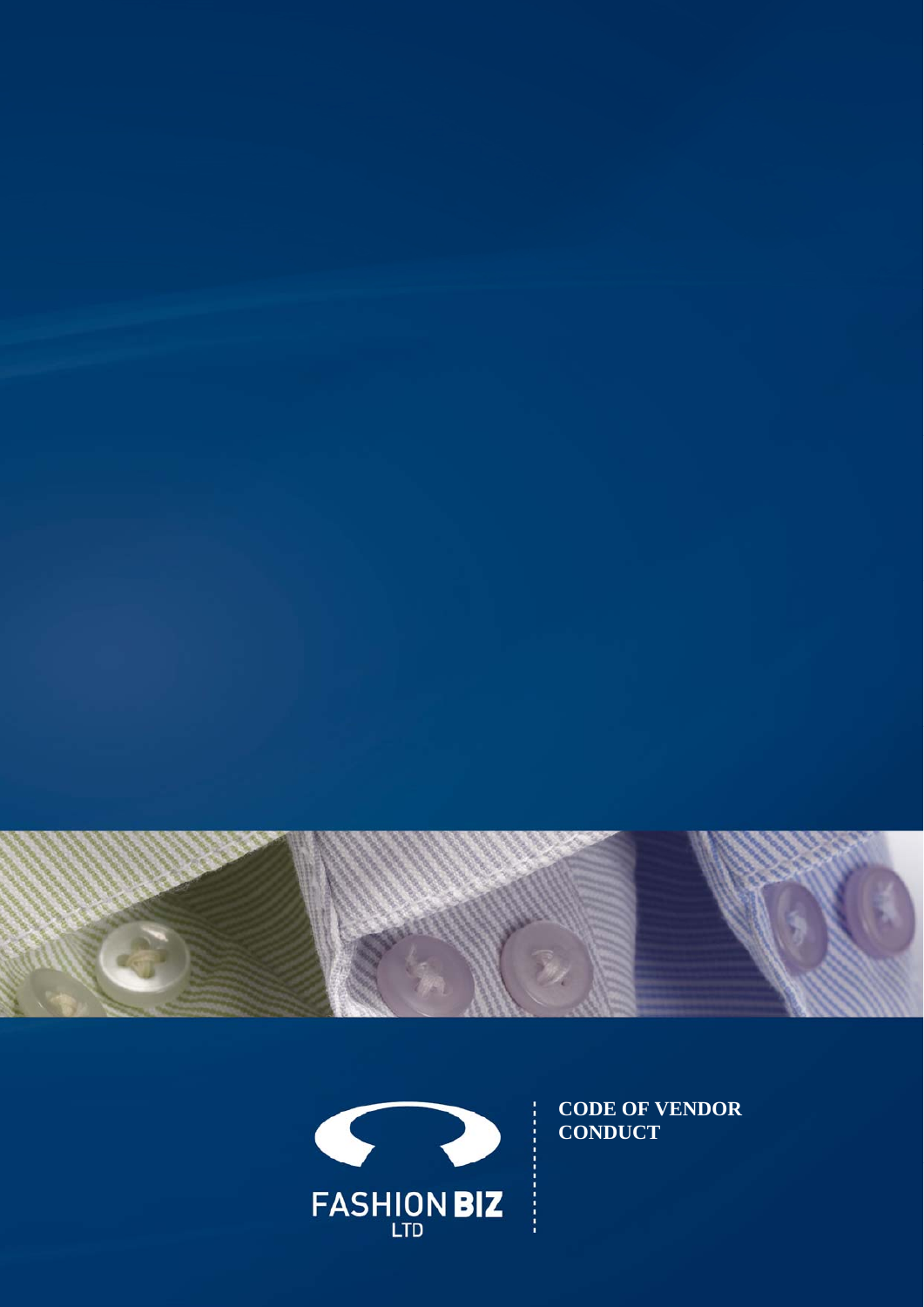# **FASHION BIZ LTD. CODE OF VENDOR CONDUCT**

Fashion Biz Ltd maintains a long standing commitment to purchase products from vendors, suppliers, subcontractors, agents, subsidiaries and affiliates who maintain the highest ethical labour standards for their employees, respecting the laws and culture in which they operate.

Though Fashion Biz Ltd. acknowledges the different cultural environments, legal and ethical systems exist in the countries which they manufacture; this Code sets forth the basic requirement in doing business with Fashion Biz Ltd. This Code is based on internationally accepted labour standards, including the *International Labour Organization's (ILO) core conventions* and the *Universal Declaration of Human Rights*. We hold our business partners and their affiliates to these same standards and actively seek partners who share our beliefs. The Code provides as well the foundation for our ongoing evaluation and monitoring of factory's employment practices and environmental compliance.

## **I. Workplace Standards and Practices**

All contractors must operate workplaces and contract with employers whose workplaces adhere to the following minimum standards and practices.

**1.1 Compliance with Laws:** Factory operates in full compliance with all applicable laws, rules and regulations, including those relating to labour, worker health and safety and the environment.

The factory allows also Fashion Biz Ltd. and its representative unrestricted access to its facilities and to all relevant records at all times, whether or not notice is provided in advance.

**1.2 Environmental Compliance:** Factory must share Fashion Biz Ltd.'s commitment to the protection and preservation of the global environment and the world's finite resources and conduct business accordingly. Factory needs to comply with environmental laws and regulations; where such requirement is less rigorous than Fashion Biz Ltd.'s standards, factories are encouraged to follow the standards as below:

- A. Have an environmental management system (EMS) that demonstrates environmental commitment;
- B. Publicly disclose environmental impacts and activities through regular reporting;
- C. The factory stores hazardous and combustible materials in secure and well ventilated areas and disposes of them in a safe and legal manner;

**1.3 Ethical Principles:** Factory must be committed in the conduct of their business to a set of ethical standards that are compatible with those of Fashion Biz Ltd. We expect our business partners to be law-abiding as individuals and to comply with legal requirements relevant to the conduct of their businesses.

A. Factories must not engage in corrupt or unethical practices such as paying bribes in exchange for jobs, preferential treatment, falsifying documents, etc.;

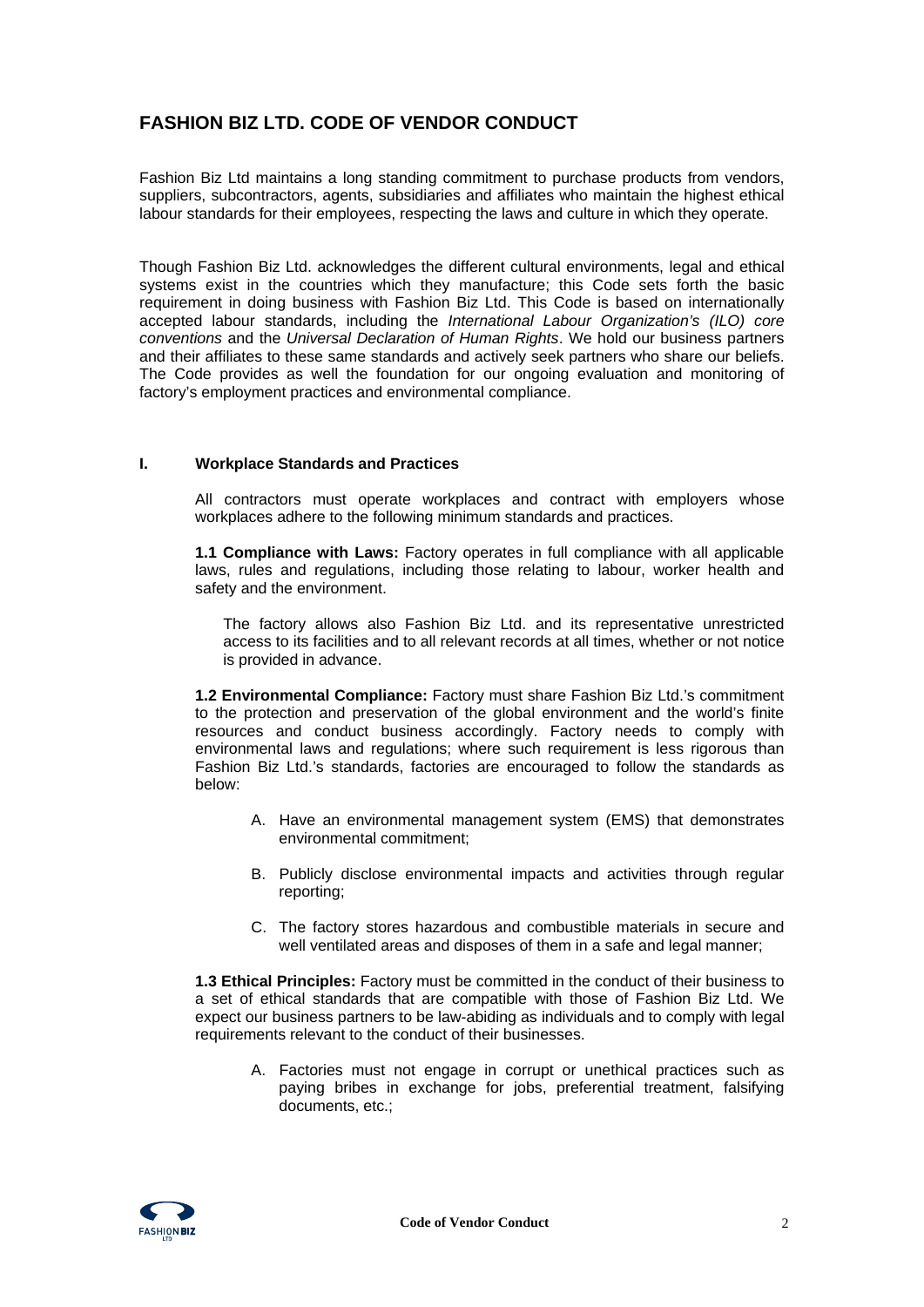- B. No unauthorized subcontracting. This includes any work performed by workers offsite, including but not limited to work performed in homes. All subcontracting arrangements must be pre-approved for monitoring of worker rights and workplace conditions.
- C. Factories must not engage in practices designed to circumvent national or local tax laws, wage, benefit, labour, health and safety, environmental or any applicable legislation, including this Code.
- D. Factories must maintain only one set of complete and accurate working hours and payroll documents and other records that represent true working conditions.

**1.4 Employment Standards:** Fashion Biz Ltd. will only do business with vendors and their affiliates whose workers are in all cases voluntarily present at work, not at risk of physical harm, fairly compensated, and not exploited in any way. The following guidelines must be followed:

- A. **Wages and Benefits:** Factories must pay wages and overtime premiums in compliance with all applicable laws.
	- 1. Workers are paid at the least the minimum legal wage.

2. The factory pays overtime and any incentive rates that meet all legal requirements.

3. The factory provides paid annual leave and holidays as required by law .

4. Factories should provide workers with pay slips for each pay period that show regular and overtime hours worked, regular and overtime rates and wages, allowances, bonuses and legal or contractual deductions. Pay slips should be in languages workers understand.

5. The factory shall not adjust or terminate workers' contracts for the sole purpose of avoiding the provision of benefits.

6. Workers should be aware of their benefits and understand how their wages are calculated.

B. **Working Hours:** Factories shall set working hours in compliance with all applicable laws. Fashion Biz Ltd. recognizes the fact that overtime is often required in garment production; factories shall carry out operations in ways that limit overtime to a level that ensures humane and productive working conditions.

> 1. Working hours must not exceed 48 hours of regular work plus 12 hours of overtime, for a maximum of 60 hours per week, unless otherwise permissible under local law.

> 2. Workers may refuse overtime without any threat of penalty, punishment, dismissal or retribution. Overtime must be voluntary.

3. Workers must be afforded at least one day off in seven.

4. Where a country's legal code stipulates the regular workday, workweek, rest days, breaks, and /or holidays, factory's schedules must be in compliance with the law.

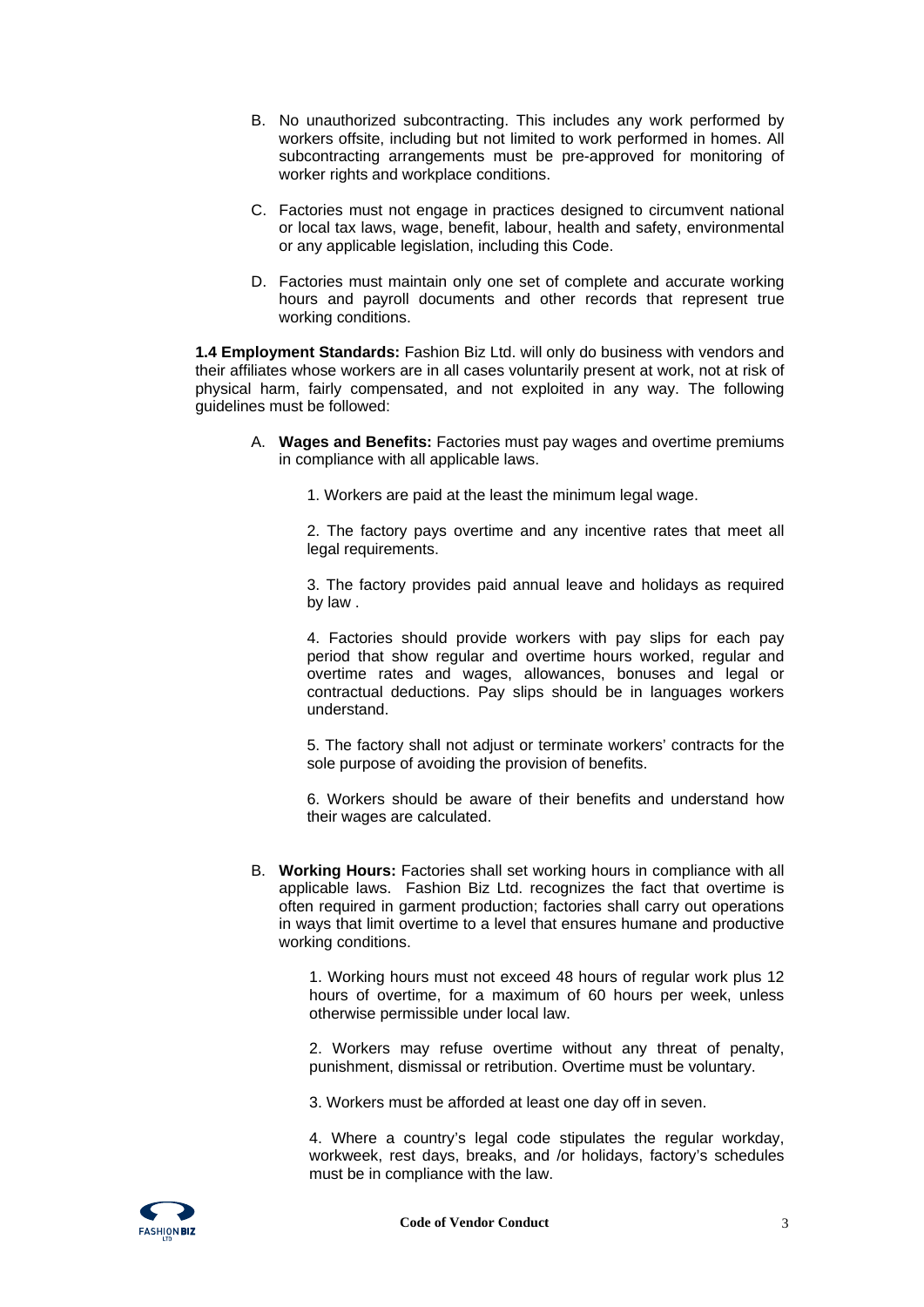5. Factories must record all employee working hours completely and accurately. Time records for all workers must be available for review by employees.

#### **C. Labour:**

1. **Child Labour:** The labour of children cannot be used. Factory shall only employ workers who meet the applicable minimum legal age requirement or are at least *16 years* of age, whichever is greater. We define "child" as younger than *16 years* of age or the compulsory age for school attendance. Laws on restrictions for employees of certain ages must be followed.

A. Every worker employed by the factory is at least *16 years* of age and meets the applicable minimum legal age requirement. If the minimum legal age is higher under local law, the higher age applies.

B. The factory complies with all applicable child labour laws, including those related to hiring, wages, hours worked, overtime and working conditions.

C. The factory encourages and allows eligible workers, especially younger workers, to attend night classes and participate in work study programs and other government –sponsored educational programs.

D. Factory must have age-verification procedure that is effectively implemented; every personnel file contain copies of the identified document such as birth certificate, national ID card, or school certificates submitted by the applicant. In countries where official documents are not available to confirm the exact date of birth, the factory confirms age using appropriate and reliable assessment method.

E. Only persons at or above the age of *16* may be present in the production areas. Only in the case of a guided tour, conducted by an appropriate factory employee, may persons under the age of 16 enter the work areas.

2. **Forced Labour:** Factories shall not use any prison, indentured or forced labor.

A. The factory does not use involuntary labour of any kind, including prison labour, debt bondage or forced labour by governments.

3. **Foreign Contract Labour Requirement (if only applicable):** Factories that recruit or employ foreign contract workers shall ensure that these workers are treated fairly and on equal basis with its local workers.

A. Factory has the responsibility and the accountability for ensuring foreign contract workers receive full disclosure and then sign employment contracts in their home countries;

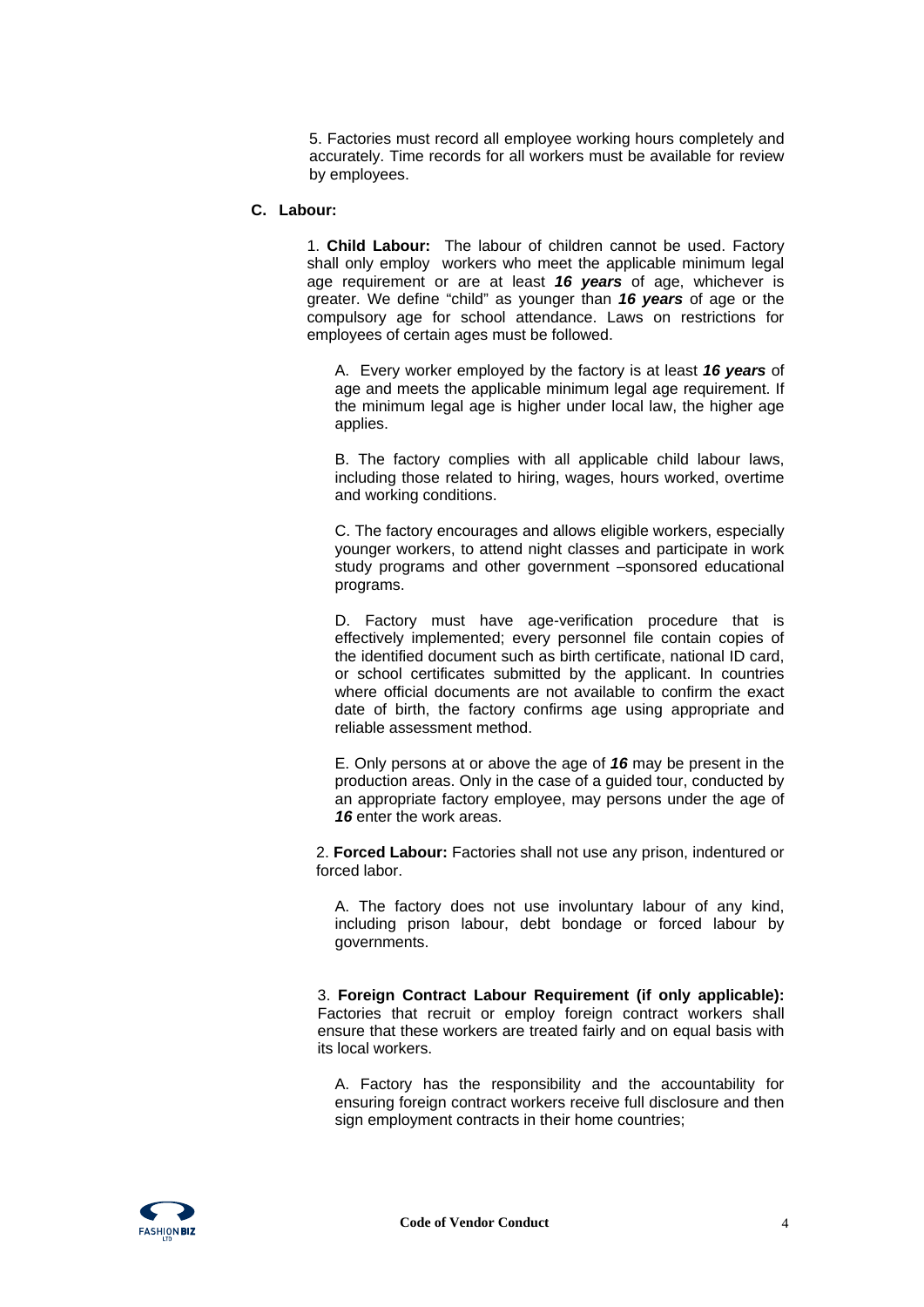B. Foreign contract workers can return home for any reason and at any time without fear of reprisal and without extraordinary debt.

C. Factory must pay the same minimum wage to foreign contract workers in the same job category as local workers

D. Factory must allow workers full and complete control of their earnings and must not withhold any "guarantee money, bonds" or recruitment fee sums from pay otherwise due to foreign contract workers.

E. Factory and its representatives must not accept any reimbursements, kickbacks or other amounts from any recruitment agency or other persons involved in the recruiting process.. The factory must not charge back or accept reimbursement from any foreign contract worker to recover any fees paid in the recruitment of hiring of said worker.

F. Factory must allow workers full control of their passport and similar documents. If worker may choose to allow factory to keep his / her documents, this must be done in writing and must not be a condition of employment.

G. The factory must make available to Fashion Biz Ltd. or its representatives upon request current list of all foreign contract workers employed at each facility, including the date of arrival, contract term and anticipated date of return.

4. **Fair and Equal Treatment:** Factories shall employ workers on the basis of their ability to do the job and not on the basis of race, color, sex, religion, political opinion, nationality, social origin, social status, indigenous heritage, disability, age, marital status, capacity to bear children, pregnancy, sexual orientation, genetic features or any other status of the individual not relevant to the ability to perform the job.

A. The factory hires, employs, promotes, terminates, and provides access to training and retirement to workers without regard to race, color, sex, religion, political opinion, nationality, social origin, social status, indigenous heritage, disability, age, marital status, capacity to bear children, pregnancy, sexual orientation, genetic features, and membership in worker's organizations including unions or political affiliations.

B. The factory pays workers wages and benefits without regard to race, color, sex, religion, political opinion, nationality, social origin, social status, indigenous heritage, disability, age, marital status, capacity to bear children, pregnancy, sexual orientation, genetic features, and membership in worker's organizations including unions or political affiliations.

5. **Freedom of Association and the Right to Collective Bargaining:** Workers are free to join associations of their own choosing, and free to decide how their interests are best represented in the workplace. Factories shall not interfere with workers who wish to lawfully and peacefully associate, organize and bargain collectively. The decision whether or not to do so should be made solely by the workers.

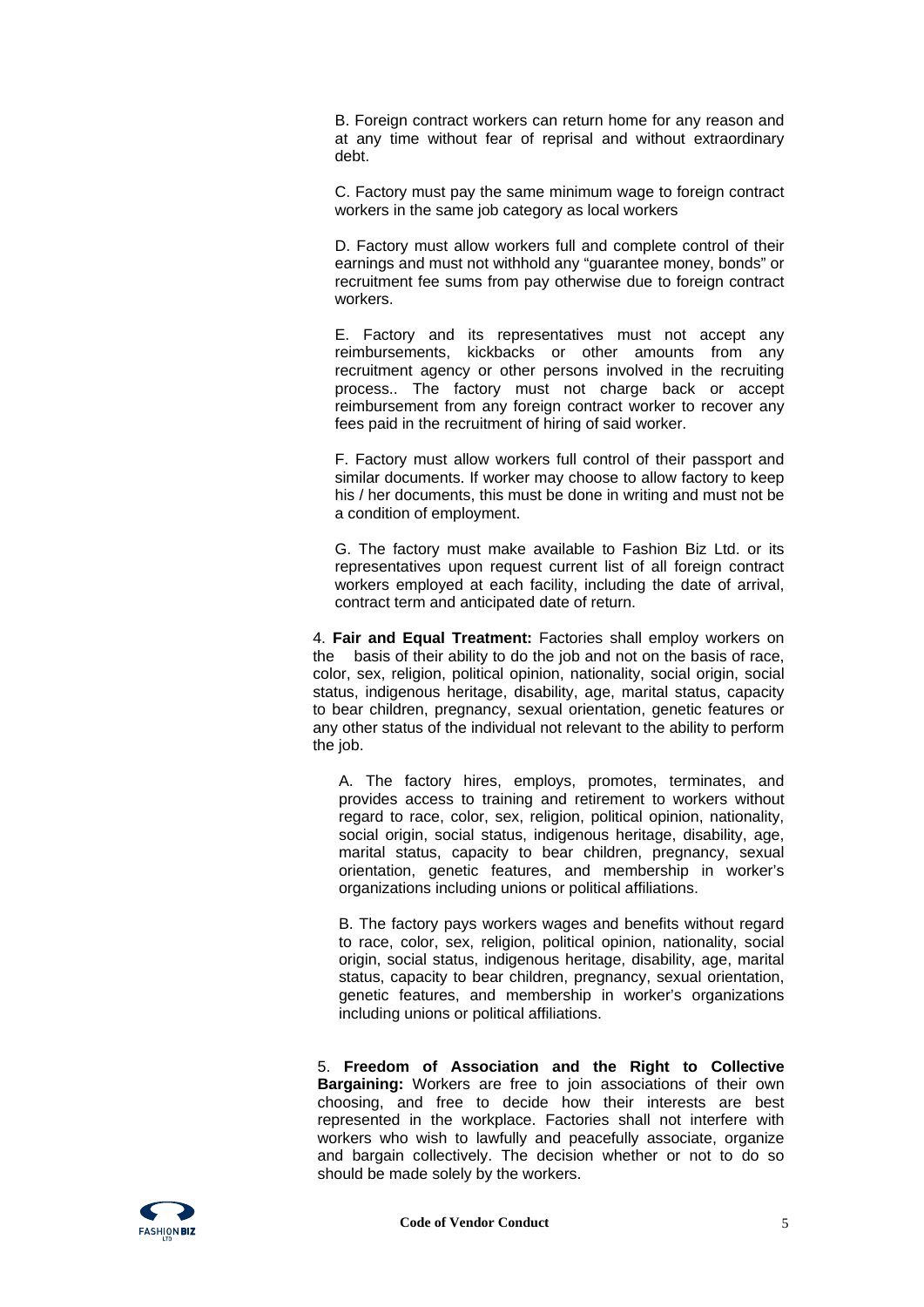A. Factory must respect employees' rights to freedom of association; they must not impose punitive actions against workers in supporting unions such as threatening, penalizing, suspending, terminating workers exercising those rights. Any action that suppresses freedom of association is prohibited, and may be an act deemed illegal in some countries' labour codes.

B. If freedom of association and / or the right to collective bargaining are restricted by law; workers shall be free to develop parallel means for independent and free association and collective bargaining.

C. Factories should not prohibit or impede individual unions from affiliating with larger regional, national, or international unions or federations.

D. Workers' organizations have the right to conduct their activities and elect their representatives without factory interference such as the presence of factory management or factory representatives at organizing meetings.

6. **Humane Treatment:** Factories shall treat all workers with dignity, and shall not use corporal punishment or any other forms of physical and psychological coercion.

A. The factory does not engage in or permit physical acts to punish or coerce workers;

B. The factory does not engage in psychological coercion of any other form of non-physical abuse, including threats of violence, sexual harassment, screaming or other verbal abuse.

#### **1.5 Working Conditions**

A. **Occupational Health and Safety:** The workplace must be safe and healthy based on the recognized standards of the International Labour Organization (ILO) and national laws. Factory should provide training on workplace safety practices.

> 1. The factory complies with all applicable laws regarding working conditions, including worker health and safety, sanitation, fire safety, risk protection, and electrical, mechanical and structural safety.

> 2. Work surface lighting in production areas is sufficient for the safe performance of production activities. Work areas with detail work such as quality checking, warehouse documentation should have higher levels of illumination.

> 3. The factory is well ventilated – there are windows, fans, air conditioners or heaters in all work areas for adequate circulation, ventilation and temperature control.

> 4. There are sufficient clearly marked exits allowing for the orderly evacuation of workers in case of fire or other emergencies. Emergency exit routes are posted and clearly marked in all section s of the factory.

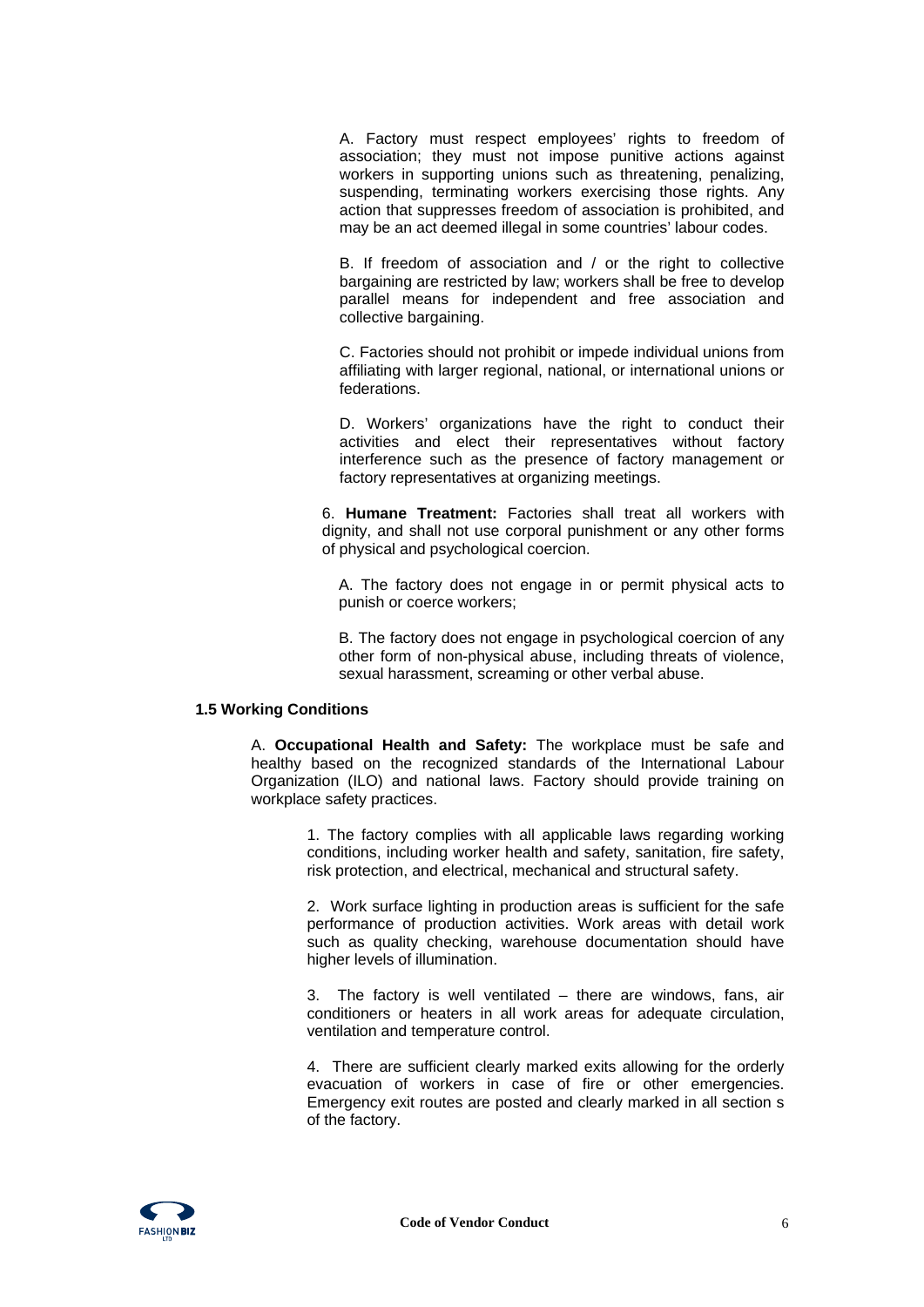5. Aisles, exits and stairwells are kept clear at all times of work in process, finished garments, bolts of fabrics, boxes and all other objects that could obstruct the orderly evacuation of workers in case of fire or other emergencies. The factory indicates with a **"yellow box**" or other markings that the areas in front of exits, fire fighting equipment, control panels, and potential fire sources are to be kept clear.

6. All doors and exits are kept accessible and unlocked during all working hours for orderly evacuation in case of fire or other emergencies. Exit doors must open outside (in the direction of egress), and require no special operation.

7. Exit signs should be in brightly colored letters no less than 7 inches or 18 cm. high and be illuminated, photo-luminescent, or battery operated.

8. Emergency exit routes should be marked on floor with photoluminescent paint, panels or strips.

9. Appropriate fire extinguishers must be located in highly visible, accessible locations within quick and easy reach of every worker and installed near flammable materials. Fire extinguishers are regularly maintained and charged, display the date of their last inspection and are mounted on the walls and columns throughout the factory.

10. Fire alarms are on each floor and emergency lights are placed above exits and stairwells.

11. Evacuation drills are conducted at least annually and record of drills should be maintained.

12. Machinery is equipped with operational safety devices and is inspected and serviced on a regular basis.

13. Appropriate personal protective equipment (PPE), such as masks, gloves, goggles, ear plugs, aprons and rubber boots – is made available at no cost to all workers and instructions in its use is provided.

14. The factory provides potable water for all workers and allows reasonable access to it throughout the working day.

15. The factory places at least one well - stocked first aid kit on every factory floor and trains specific staff in basic first aid. The factory has procedures for dealing with serious injuries that require medical treatment. Kits should not be under locked key. Recommended contents are the following: bandages, medical tape, antiseptic; latex gloves, absorbent pads; scissor and burn treatment.

16. Factory should maintain an up-to-date written record of injuries, including minor injuries, and a description of circumstances, injuries and treatment. Injuries can also be sorted by department to focus on how injuries can be reduced.

17. The factory maintains throughout working hours clean and sanitary toilet areas and places no unreasonable restrictions on their use. Toilets should be cleaned at regular intervals.

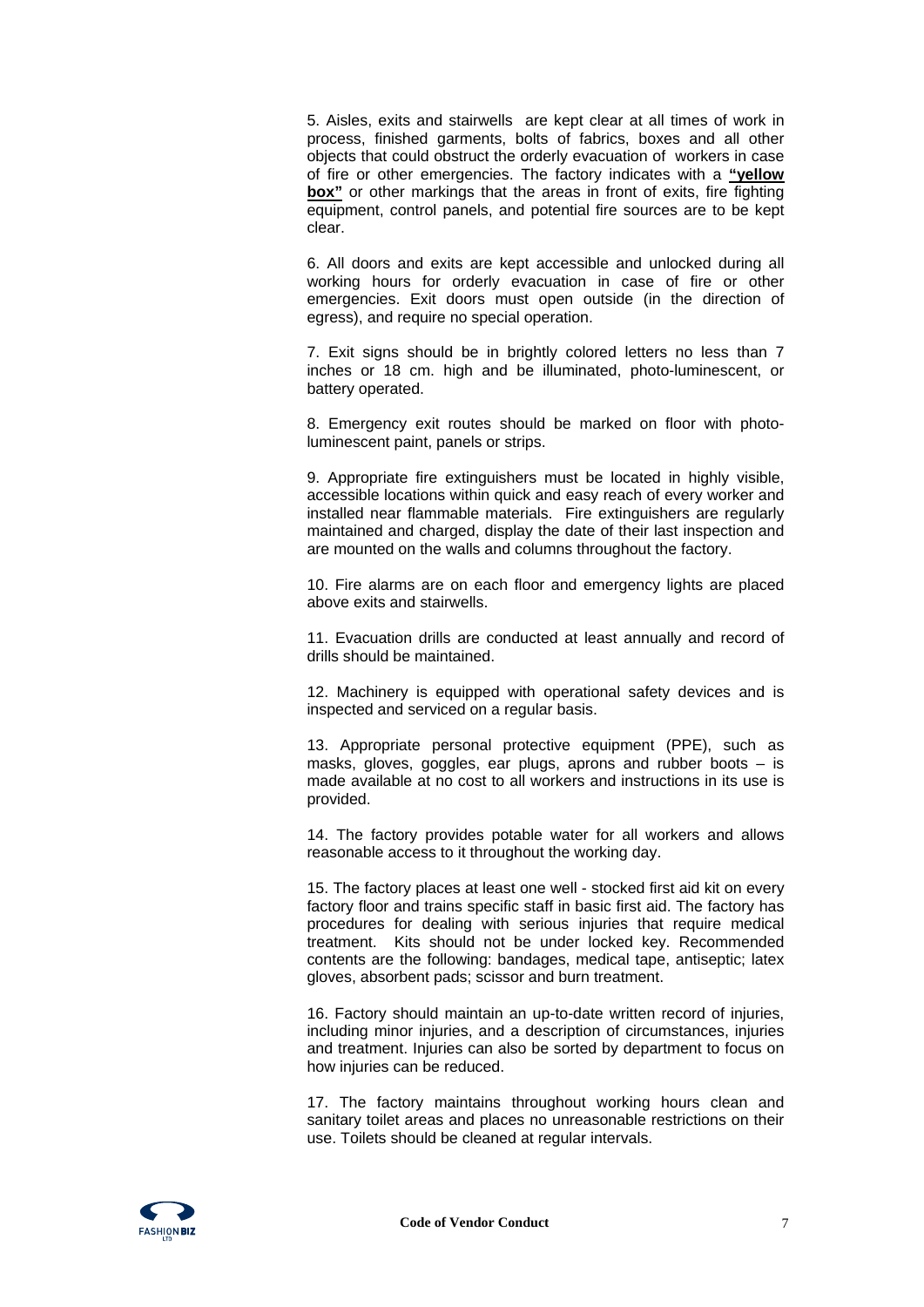B. **Dormitory (if applicable):** Factory must provide residential facilities for their workers in clean, safe and healthy condition

> 1. Dormitories must be in compliance with local housing laws and regulations, occupancy requirements, and health and safety laws, sanitation, risk protection and electrical, mechanical and structural safety.

2. Sleeping quarters are segregated by sex.

3. The living space per worker in the sleeping quarters meets both the minimum legal requirement and the local industry standard.

4. Workers are provided with their own individual mats or beds.

5. Dormitory facilities are well ventilated. There are windows to the outside or fans and / or air conditioners and / or heaters in all sleeping areas for adequate circulation, ventilation and temperature control.

6. Workers are provided their own storage space for their clothes and personal possessions.

7. There are at least two clearly marked exits on each floor, and emergency lighting is installed in halls, stairwells and above each exits.

8. Halls and exits are kept of obstructions for safe and rapid evacuation in case of fire or other emergencies.

9. Directions for evacuation in case of fire or other emergencies are posted in all sleeping quarters.

10. Fire extinguishers are placed in or accessible in all floors of the dormitory.

11. Hazardous and combustible materials used in the production processes are not stored in the dormitory or in buildings connected to the sleeping quarters.

12. Fire drills are conducted at least every six months and records are kept in place.

13. Dormitories must have an audible fire alarm that can be heard in all parts of the building.

14. Sleeping quarters have adequate lighting, well maintained, clean and dry.

15. Sufficient toilets and showers are segregated by sex and provided in safe, sanitary, accessible and private areas.

16. Potable water for drinking should be available on each floor.

17. Dormitory residents must not be restricted in their movements beyond what they agree is reasonable given legitimate concerns for their safety or consideration for the privacy of other residents. There must be no unreasonable restrictions, such as deposits.

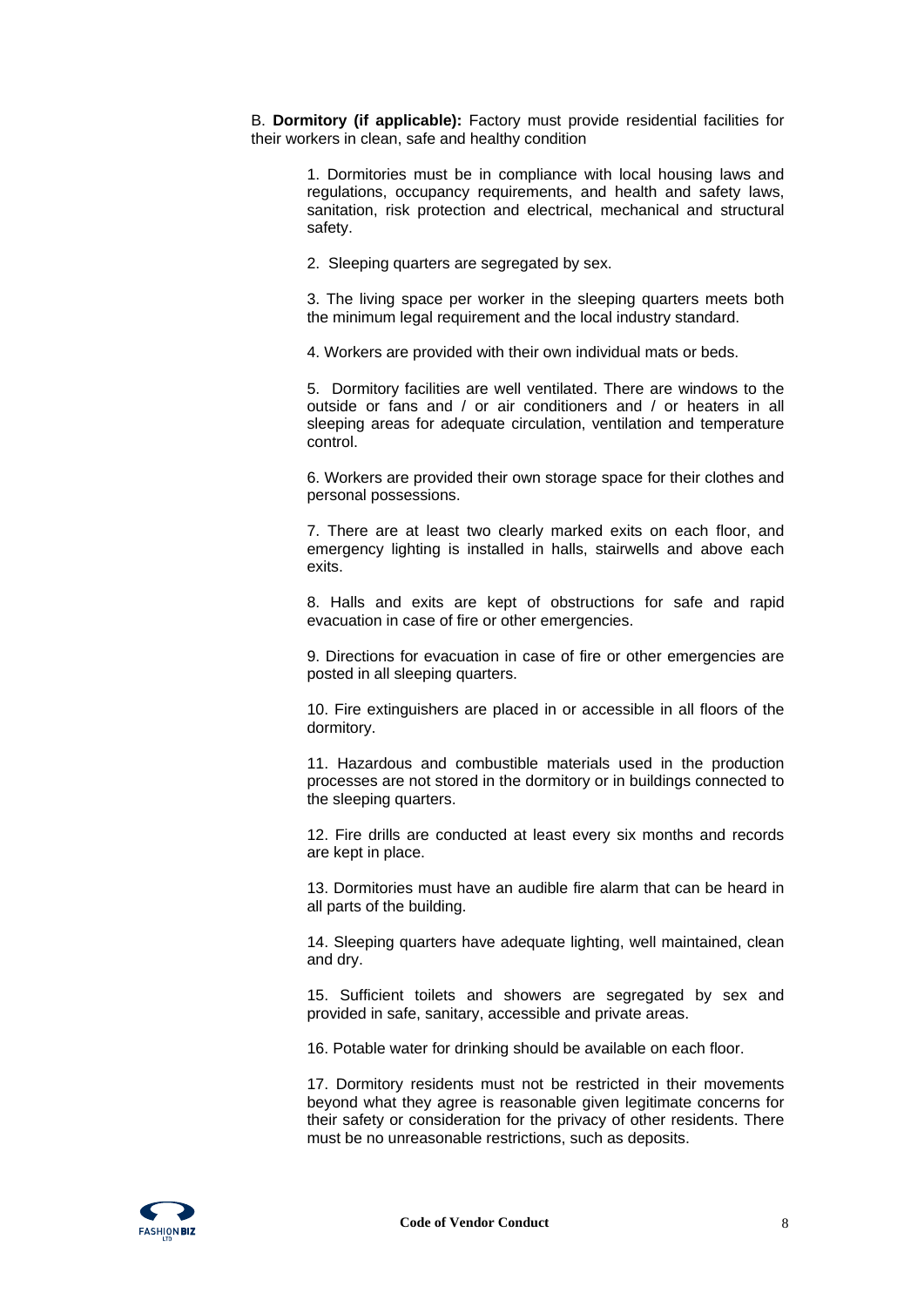## **II. Monitoring, Enforcement and Compliance Management**

Fashion Biz Ltd. recognizes that an effective and responsible monitoring and enforcement mechanism are crucial to the successful implementation of this Code of Conduct. Factories shall provide designated Fashion Biz Ltd. compliance auditors with physical access to all vendors' facilities where products are made, in whole or in part. The factory must fully cooperate with the assessment process by providing access to accurate documents and allowing free access to all workers, including home workers.

Factory must not coach workers or threaten or harass them for speaking to the compliance auditors. Factory must allow the compliance auditors to speak with workers confidentially.

Workers must have the opportunity to notify Fashion Biz Ltd. anonymously on any workplace quality violations, and they must not receive any retribution for doing so.

If Fashion Biz Ltd. establishes that any factory has violated this Code, Fashion Biz Ltd. at its discretion either terminates its business relationship and/ or require factory to implement a Corrective Action Plan (CAP). If Corrective Action Plan has been advised but no action was taken, Fashion Biz Ltd. will suspend order placement of future orders and may terminate current production.

Fashion Biz Ltd. encourages factories to create their internal monitoring system to ensure adherence to this Code in a consistent manner.